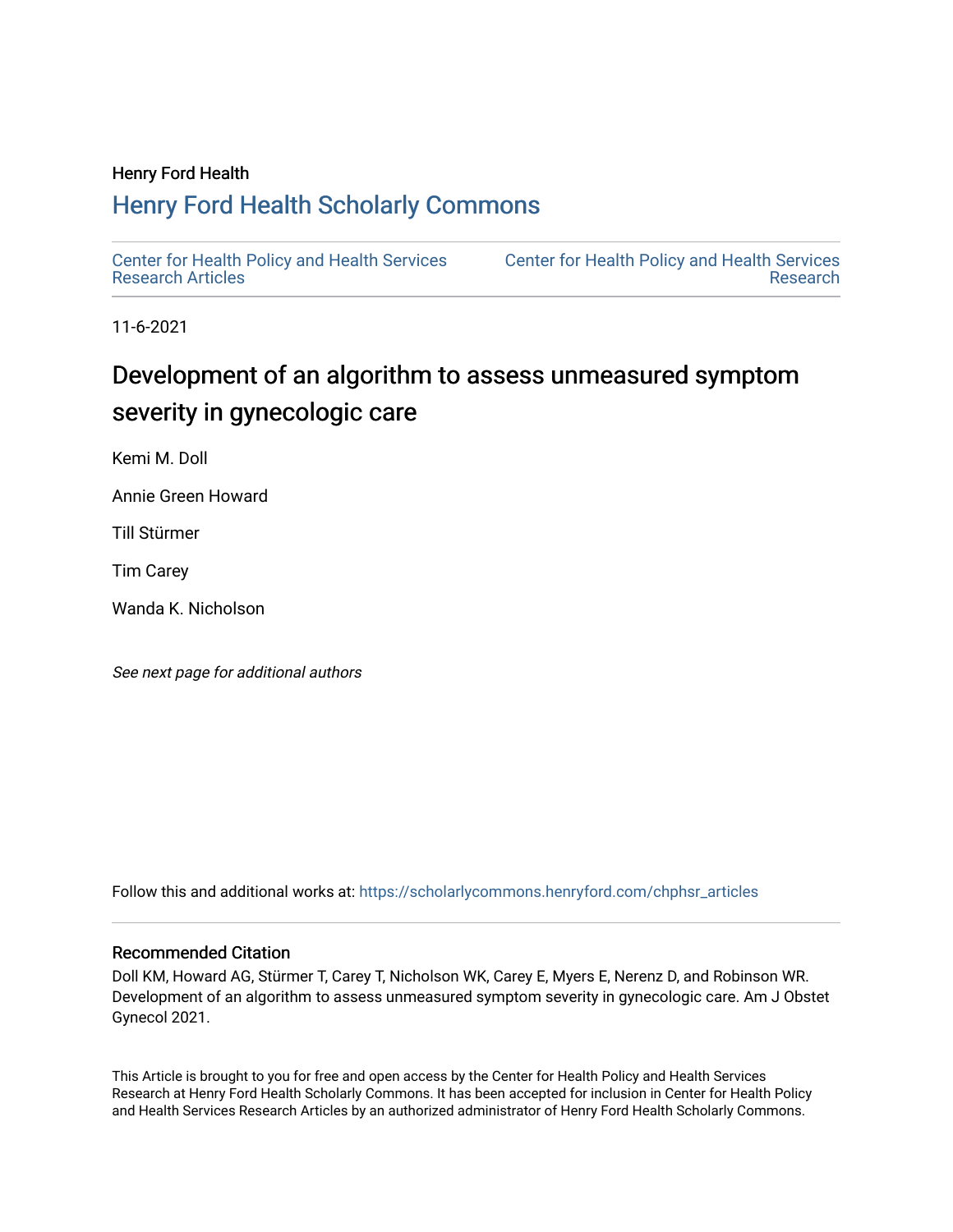# Authors

Kemi M. Doll, Annie Green Howard, Till Stürmer, Tim Carey, Wanda K. Nicholson, Erin Carey, Evan Myers, David R. Nerenz, and Whitney R. Robinson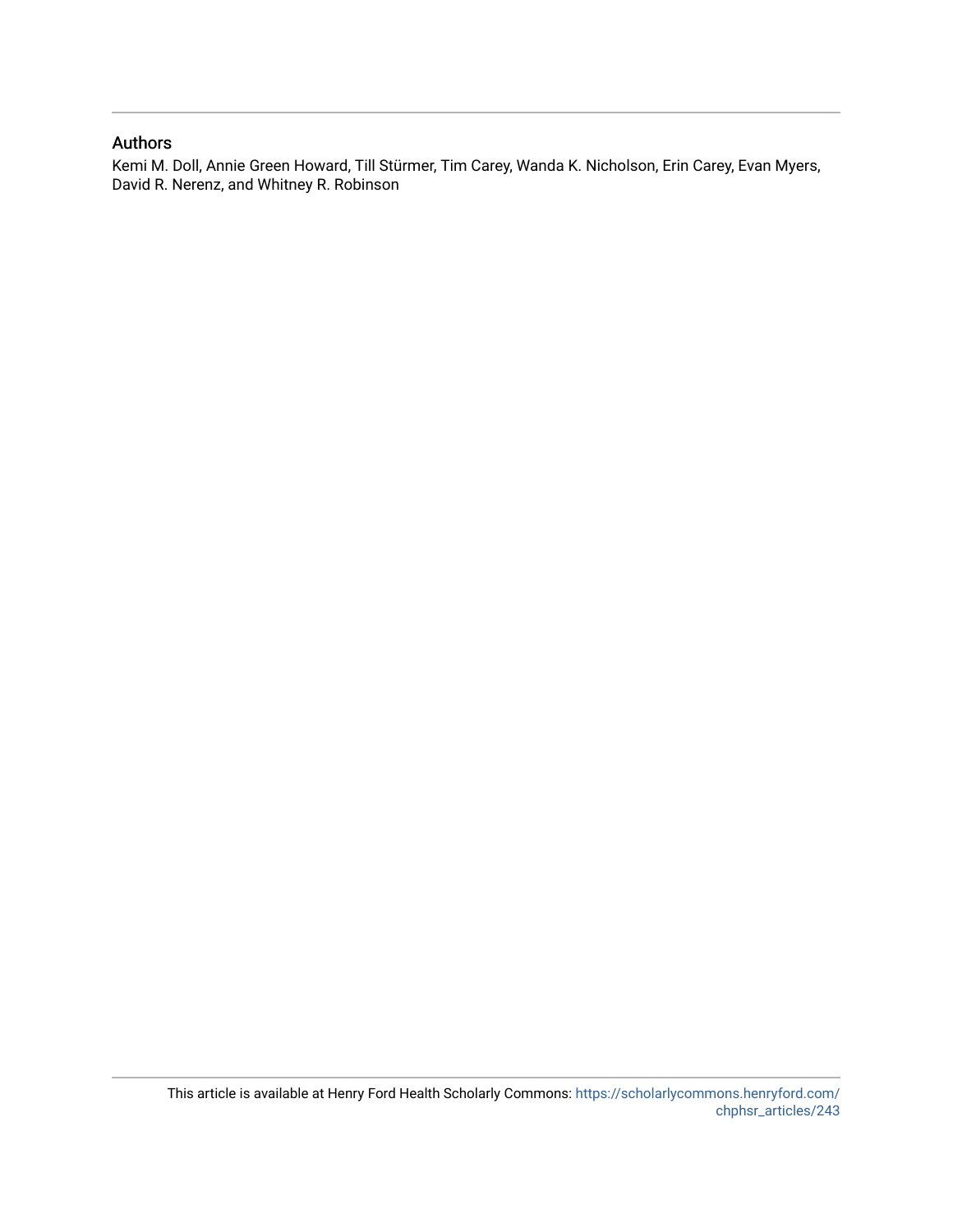# GYNECOLOGY

# Development of an algorithm to assess unmeasured symptom severity in gynecologic care

Kemi M. Doll, MD, MSCR; Annie Green Howard, PhD; Till Stürmer, MD, MPH, PhD; Tim Carey, MD, MPH; Wanda K. Nicholson, MD, MPH, MBA; Erin Carey, MD, MSCR; Evan Myers, MD; David Nerenz, PhD; Whitney R. Robinson, PhD, MSPH

**BACKGROUND:** Healthcare disparities research is often limited by incomplete accounting for differences in health status by populations. In the United States, hysterectomy shows marked variation by race and geography, but it is difficult to understand what factors cause these variations without accounting for differences in the severity of gynecologic symptoms that drive the decision-making for hysterectomy.

**OBJECTIVE:** This study aimed to demonstrate a method for using electronic health record-derived data to create composite symptom severity indices to more fully capture relevant markers that influence the decision for hysterectomy.

**STUDY DESIGN:** This was a retrospective cohort study of 1993 women who underwent hysterectomy between April 4, 2014, and December 31, 2017, from 10 hospitals and  $>100$  outpatient clinics in North Carolina. Electronic health record data, including billing, pharmacy, laboratory data, and free-text notes, were used to identify markers of 3 common indications for hysterectomy: bulk symptoms (pressure from uterine enlargement), vaginal bleeding, and pelvic pain. To develop weighted symptom indices, we finalized a scoring algorithm based on the relationship of each marker to an objective measure, in combination with clinical expertise, with the goal of composite symptom severity indices that had sufficient variation to be useful in comparing different patient groups

#### and allow discrimination among severe symptoms of bulk, bleeding, or pain.

**RESULTS:** The ranges of symptom severity scores varied across the 3 indices, including composite bulk score  $(0-14)$ , vaginal bleeding score  $(0-44)$ , and pain score  $(0-30)$ . The mean values of each composite symptom severity index were greater for those who had diagnostic codes for vaginal bleeding, bulk symptoms, or pelvic pain, respectively. However, each index demonstrated a variation across the entire group of hysterectomy cases and identified symptoms that ranged in severity among those with and without the target diagnostic codes.

**CONCLUSION:** Leveraging multisource data to create composite symptom severity indices provided greater discriminatory power to assess common gynecologic indications for hysterectomy. These methods can improve the understanding in healthcare use in the setting of longstanding inequities and be applied across populations to account for previously unexplained variations across race, geography, and other social indicators.

**Key words:** electronic health record, health equity, hysterectomy, leiomyoma, quality of life

# Introduction

Efforts to measure patient-reported symptoms are essential to better patient care and to identify the drivers of unexplained racial differences in symptomatology and treatment. Important medical indications for treatment may not be well measured, or such measurements can be biased by race or other social factors because of how they were originally constructed.<sup>[1](#page-11-0)[,2](#page-11-1)</sup>

Hysterectomy for benign disease is both common and marked with in-

Cite this article as: Doll KM, Howard AG, Stürmer T, et al. Development of an algorithm to assess unmeasured symptom severity in gynecologic care. Am J Obstet Gynecol  $2021;$ XX:x.ex- $x$ .ex.

0002-9378/\$36.00 © 2021 Elsevier Inc. All rights reserved. <https://doi.org/10.1016/j.ajog.2021.11.020>

> **Click Supplemental Materials** <u>Click Supplemental</u> Materials<br>under article title in Contents at **EXE**

equalities by race, ethnicity, insurance status, and geography. $3-11$  $3-11$  For the common symptoms of uterine bulk, vaginal bleeding, and pelvic pain, there are other treatments available, and it is the severity of the symptom alongside the failure of previous medical treatments that drive the appropriateness of hysterectomy. However, within electronic health records (EHRs), there is a lack of standardization of assessing symptom severity and no commonly used patient-reported outcome measures for these symptoms.

In a context in which decision-making is informed by patient-reported symptoms, quality-of-life effects, and shared decision-making tools, $12-15$  $12-15$  diagnostic codes and laboratory values alone are insufficient to account for differences in patient symptom severity and have failed to explain marked racial variations.<sup>[16](#page-11-4)</sup> In addition, the cumulative effects of symptoms over time or treatments

previously tried and failed to go unmeasured. Therefore, although several studies have documented variations in hysterectomy use, it has remained unclear to what extent such variations represent differences in clinical indication, symptom severity, patient preferences, or biases within the healthcare system.

Here, we demonstrated an approach to characterize gynecologic symptom severity in a racially and socioeconomically diverse sample of >1900 premenopausal women treated with hysterectomy. Our objective was to use data from administrative billing and the EHR from 10 hospitals and follow a rigorous, multistep process to construct symptom severity indices for the 3 most prominent gynecologic indications for hysterectomy: bulk (pressure) symptoms from uterine enlargement, vaginal bleeding, and pelvic pain.<sup>[9,](#page-11-5)[17](#page-11-6)</sup>

MONTH 2021 American Journal of Obstetrics  $\mathcal{E}$  Gynecology 1.e1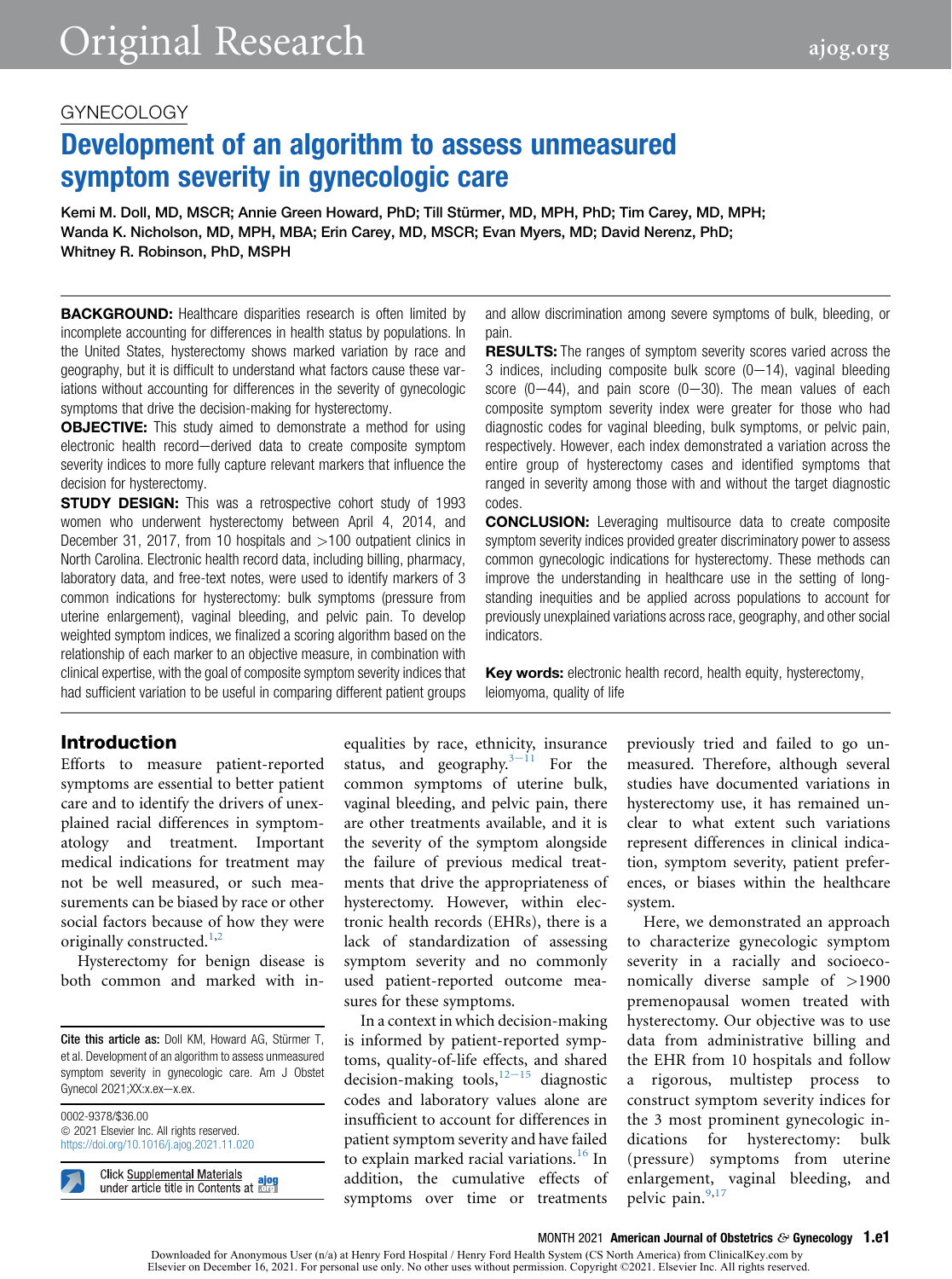# Original Research GYNECOLOGY [ajog.org](http://www.AJOG.org) and a strategy and a strategy and a strategy and a strategy and a strategy and a strategy and a strategy and a strategy and a strategy and a strategy and a strategy and a strategy and

# AJOG at a Glance

### Why was this study conducted?

We created symptom severity indices from structured and free-text electronic health record data for the most common indications for benign hysterectomy to improve the understanding of drivers of disparity. Traditional comorbidity indices have limited use in younger populations and when outcomes of interest are in treatment choice and not morbidity, mortality, or readmission. Hysterectomy, a surgery with striking variation by race and geography, is driven by gynecologic symptom severity, which is currently unmeasured in most population research.

#### Key findings

For the 3 most common indications for hysterectomy—vaginal bleeding, bulk symptoms (pressure), and pelvic pain—groups can now be compared with a measure that incorporates diagnoses, laboratory values, imaging data, and patient-reported symptoms. These composite symptom severity indices were highly associated with clinically relevant objective measures, and we were able to identify severe cases not noted by diagnostic codes alone.

#### What does this add to what is known?

Comprehensive multisource symptom severity indices can now be used as control variables or proxies for quality of life in health system-derived data in gynecology research. Accounting for the degree of symptom severity was particularly important for investigating unexplained inequities in care.

# Materials and Methods Data sources

The Carolina Data Warehouse for Health (CDW-H) is a searchable federation of electronic health information and administrative data from the University of North Carolina (UNC) Health system, with information from the 10 hospitals and hundreds of affiliated practices. We queried the CDW-H for structured clinical data and supplemented the structured data with free text and images from the EHRs that were captured by a team of professional abstractors.

## Cohort identification using Carolina Data Warehouse for Health

As part of a larger study to examine determinants of racial disparities in premenopausal hysterectomy, those eligible for the cohort included North Carolina residents aged 18 to 44 years who underwent hysterectomy for benign (noncancer-related) disease between April 4, 2014, and December 31, 2017. The upper age limit of 44 years was chosen as a conservative cutpoint to identify premenopausal women with a high degree of specificity, as menopausal status is a major determinant of surgical decisionmaking and <5% of women undergo natural menopause before the age of 45 years.[18](#page-11-7) Administrative billing codes were used to identify all hysterectomies performed (Supplemental Digital Content 1) during the eligible date range, including an International Classification of Diseases, Ninth Revision (ICD-9) to International Classification of Diseases, Tenth Revision (ICD-10) crosswalk to ensure full capture. Included sites had to have implemented Epic at least 180 days before the patient's surgery. Women were excluded if they were pregnant at the time of surgery; were not a North Carolina resident; had previous or active breast, ovarian, uterine, or cervical cancer diagnoses; or had cancers with treatment plans that may involve hysterectomy (bladder, anal, or colorectal). The average follow-back time for the analysis sample was 691 days (standard deviation of 345 days).

### Capture of structured data: Carolina Data Warehouse for Health

Sociodemographic, clinical, and laboratory data were collected from the CDW-H. For sociodemographic factors, we captured date of birth and a 6 level race variable (White, African American or Black, Asian, American Indian or Alaska Native, other, and refused or unknown), Hispanic or Latin ethnicity (yes or no) from Epic, age, height and weight, marital status, home address, and insurance at the time of hysterectomy. For clinical information, we captured the date of surgery; all physician-billed and hospital-billed diagnostic and procedure codes associated with the hysterectomy encounter; all hemoglobin (Hgb) values, blood transfusions, imaging procedures, gynecologic well-care visits, prescriptions for pain medication, emergency department visits, and hospital admissions up to 12 months before surgery; and all diagnostic codes at the time of hysterectomy for the primary symptoms of interest: vaginal bleeding, pelvic pain, and bulk symptoms. Several codes were mapped to each symptom to capture all potential symptom reports (Supplemental Digital Content 1).

# Capture of unstructured data: electronic health record abstraction Electronic health record abstraction: overview and rationale

We created an EHR data abstraction tool in RedCAP and accompanying protocol to capture candidate markers of symptom severity: the presence of gynecologic diagnoses, symptom descriptions, and surgeon-reported indication for hysterectomy for up to 12 months before surgery. Candidate markers of symptom severity [were](#page-11-8) based on previous literature $19-23$  and expert clinical input from the study team (K.M.D., E.C., E.M., and W.K.N.). In addition to the presence or absence of specific sequela of vaginal bleeding, pelvic pain, and abdominal or pelvic bulk symptoms, we captured healthcare utilization data (emergency department visits, blood transfusions, and opioid and other pain mediation use) and missed days of work or activity. Moreover, we planned an overlap with several data points captured by the CDW-H structured data to capture possible events and services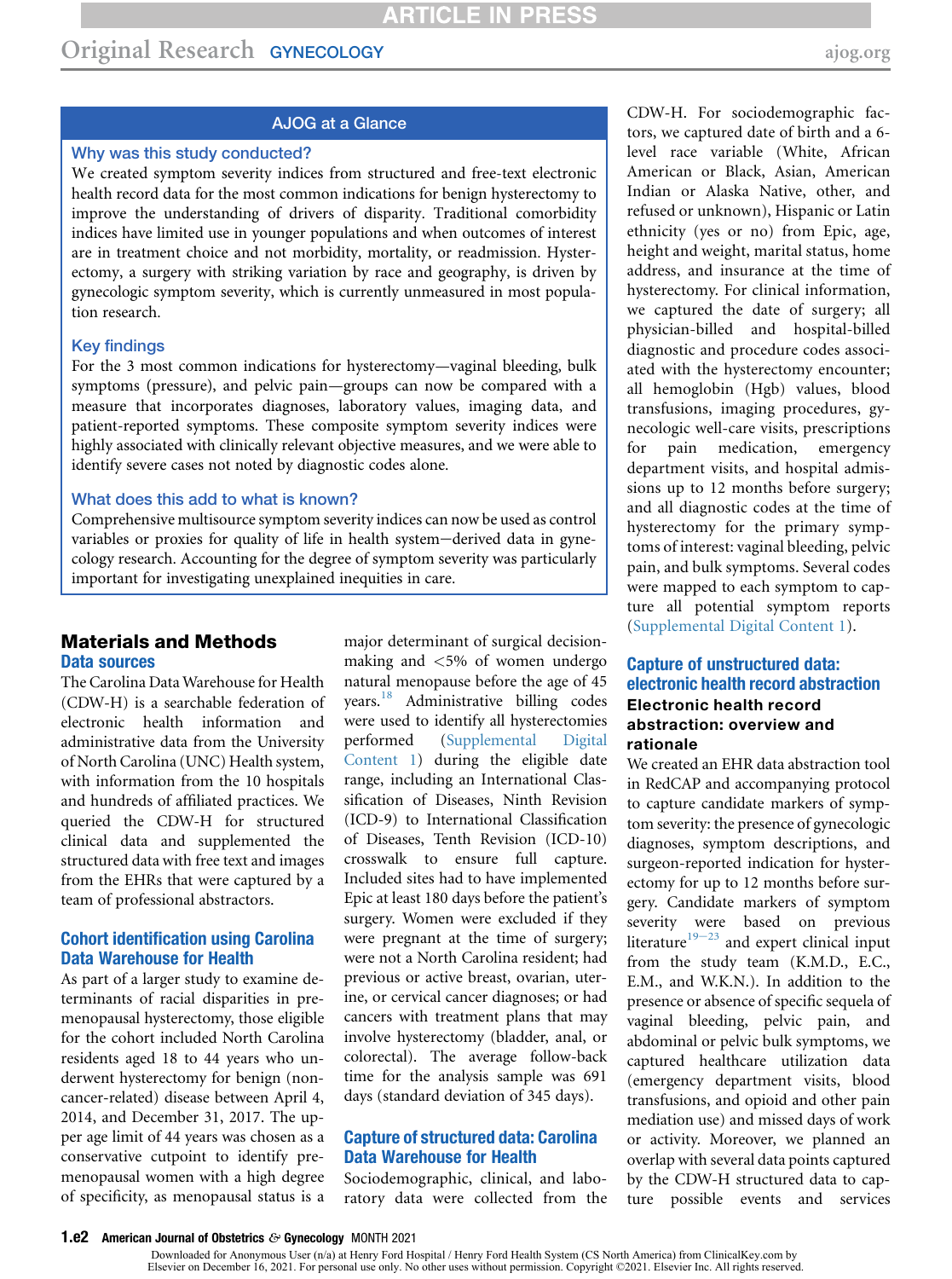completed outside of the UNC Health system but documented in healthcare provider notes.

# Electronic health record abstraction: pilot study to test and refine abstraction tool

Before finalizing the EHR data abstraction protocol, we conducted a pilot study to assess and refine it. We evenly sampled 52 cases among the hospital sites (a random sample of  $5-6$  records per site) and the 3 symptoms of interest, identified by relevant diagnostic codes and followed up by the abstraction protocol. On the basis of this experience, the protocol was updated to eliminate repetitive information with the structured data (eg, laboratory values for Hgb and opioid prescriptions). Moreover, we found planned data elements with missing rates too high to be of meaningful use (eg, tampon or pad count, documented in only 4 cases; inability to tolerate an examination, documented in 0 cases) and eliminated them for abstraction efficiency. We did not collect 0 to 10 pain scores as they were not consistently captured in notes or structured data, and they were not specific to any organ site or group. We had 3 possibilities for symptom reports—present, absent, or absent from the record. In the pilot study, only 1 symptom in 1 case was marked as "absent," and the rest were either present or not commented. Therefore, we adjusted the data entry to be "yes" or "absent from the record." Furthermore, the protocol was finalized, and full abstraction was completed.

# Electronic health record abstraction: quality control

During the abstraction, we adhered to the protocol guide and kept a corollary log. Overall, these served as active documents with auditable updates based on abstractors' feedback and ongoing quality assurance review. A team of 4 abstractors with >20 years of cumulative experience completed all data abstraction. They could initiate a secondary review for any data ambiguity, and 5% of all records from each site

<span id="page-4-0"></span>

North Carolina residents treated with hysterectomy for benign, nonemergent indications using EHR data from a large healthcare system in the Southern United States, 2014-2017. EHR, electronic health record; EMR, electronic medical record.

Doll et al. Symptom severity indices in gynecology. Am J Obstet Gynecol 2021.

were chosen at random for double abstraction by an abstractor with clinical experience or the abstractor team lead to ensure accuracy. $24$  Discrepancies flagged by abstractors (3 of 100 unique records [3%] of data fields that were randomly sampled for quality check) were resolved through group discussion in consultation with clinical leads (K.D. and E.C) followed by appropriate protocol updates. All data were abstracted into REDCap and merged with administrative data for the final analytical data set.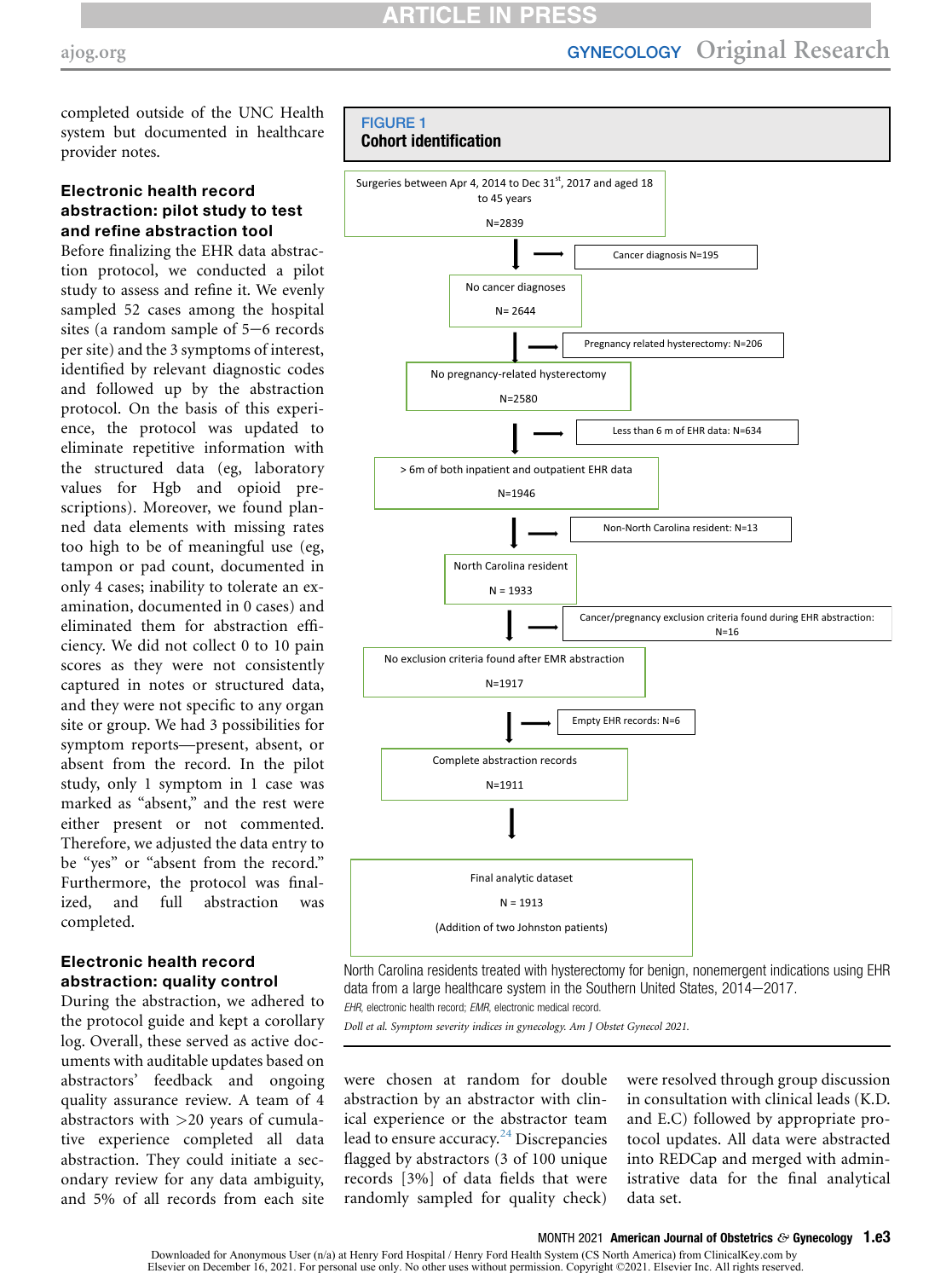# Original Research GYNECOLOGY [ajog.org](http://www.AJOG.org)

#### <span id="page-5-1"></span>TABLE 1

Descriptive characteristics of individuals between ages 18 and 44 years treated with hysterectomy in a large not-for-profit health system in the Southern United States, 2014-2017

| Characteristic                                                           | Variable                                         | $n$ (%) or<br>median (IRQ) |
|--------------------------------------------------------------------------|--------------------------------------------------|----------------------------|
| Race and ethnicity                                                       | Non-Hispanic White                               | 1063 (56)                  |
|                                                                          | Non-Hispanic African<br>American or Black        | 580 (30)                   |
|                                                                          | Non-Hispanic Asian                               | 23(1)                      |
|                                                                          | Non-Hispanic American<br>Indian or Alaska Native | 17(1)                      |
|                                                                          | Hispanic                                         | 162(8)                     |
|                                                                          | <b>Other</b>                                     | 31(2)                      |
|                                                                          | Unknown or refused                               | 37(2)                      |
| Insurance status                                                         | <b>Tricare</b>                                   | 56(3)                      |
|                                                                          | Self-pay                                         | 149(8)                     |
|                                                                          | Private insurance                                | 1375 (72)                  |
|                                                                          | Medicare                                         | 70 (4)                     |
|                                                                          | Medicaid                                         | 233 (12)                   |
|                                                                          | Agency                                           | 30(2)                      |
| Hospital type                                                            | Community                                        | 1047 (55)                  |
|                                                                          | Rural                                            | 5(0)                       |
|                                                                          | Teaching                                         | 861 (45)                   |
| Year of surgery                                                          | 2014                                             | 81(4)                      |
|                                                                          | 2015                                             | 479 (25)                   |
|                                                                          | 2016                                             | 528 (28)                   |
|                                                                          | 2017                                             | 825 (43)                   |
| Age at hysterectomy                                                      |                                                  | $39(19 - 45)$              |
| Uterine size                                                             |                                                  | 281 (20 - 7031)            |
| Bulk diagnosis code <sup>a</sup> at surgery (DX)                         |                                                  | 366 (19)                   |
| Vaginal bleeding diagnosis code at surgery (DX)                          |                                                  | 1288 (67)                  |
| Pain diagnosis code at surgery (DX)                                      |                                                  | 307 (16)                   |
| DX represents the administrative billing codes (ICD-9, ICD-10, and CPT). |                                                  |                            |

CPT, Current Procedural Terminology; ICD-9, International Classification of Diseases, Ninth Revision; ICD-10, International Classification of Diseases, Tenth Revision.

<span id="page-5-0"></span><sup>a</sup> A complete list of all codes can be found in Supplemental Digital Content 1.

Doll et al. Symptom severity indices in gynecology. Am J Obstet Gynecol 2021.

## Electronic health record abstraction: categorizing free text captured by abstractors

Although most fields in the REDCap abstraction tool forced data to be recorded in a structured format (ie, numerical, yes or absent), some fields allowed abstractors to record free text when they were unsure if the default options applied. All free-text entries were reviewed and either recoded into existing abstraction categories (eg, "pelvic floor tension myalgia" recoded into existing "pelvic pain" diagnosis) or used to create new categories not previously identified. Moreover, abstracted free-text data were used to reapply the exclusion criteria for cancer and pregnancy that administrative code definitions missed.

### Construction of weighted indices for symptom severity

Our goal was to create a composite index for each symptom—bleeding, bulk, and pain—that was composed of appropriate symptom markers, weighted by their relative severity. First, we created histograms and descriptive tables for all symptom severity candidate markers gynecologic diagnoses, symptom descriptions, and surgeon-reported indication for hysterectomy. The weights for each marker were first assigned by the investigators' clinical expertise with higher weights for markers more severe and more rare. For example, the presence of a report of "heavy bleeding" was given 1 point, iron supplementation was given 3 points, and history of blood transfusion for nonsurgery-related anemia was given 5 points.

Second, each marker was compared against an objective measure of severity. The objective measures were uterine weight from the pathology report, presence of anemia by laboratory criteria, and presence of opioid prescriptions for bulk, vaginal bleeding, and pelvic pain, respectively. We examined associations by visual inspection of histograms and sample distribution. Markers that were more strongly associated with objective measures of symptom severity were more highly weighted to improve the construct validity of the final composite symptom severity indices. In addition, a few candidate symptom markers (urinary symptoms, constipation, and weight gain) were not meaningfully associated with any of the 3 objective measures, were considered nonspecific, and were not included in the final 3 composite symptom severity indices.

Third, we noted the administrative coding patterns that were indicative of more severe values of the objective criteria and therefore gave them higher weights (points). For example, the presence of the ICD diagnostic code for uterine hypertrophy (which does not specify uterine size) in the year before surgery was uncommon and associated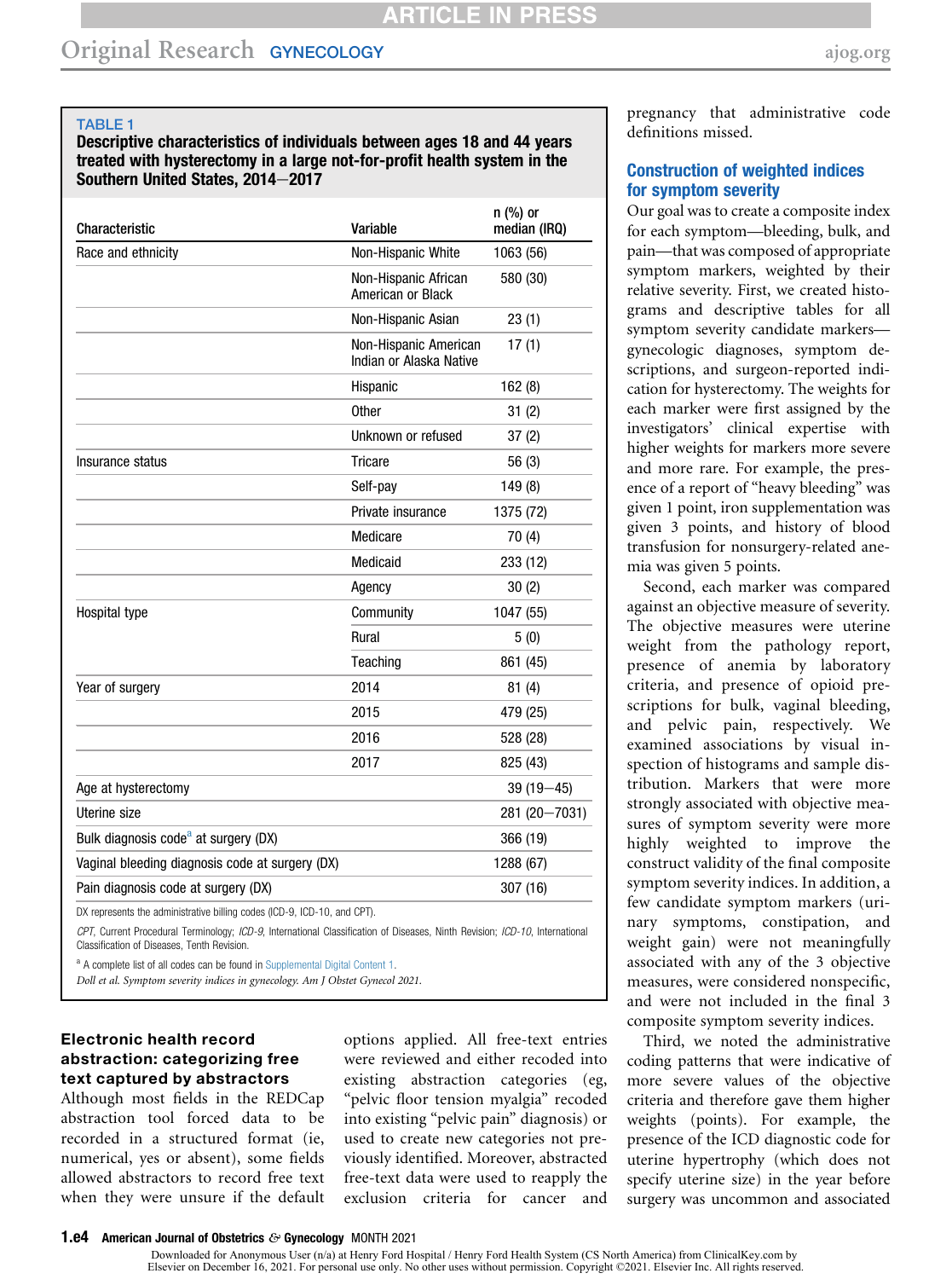#### <span id="page-6-0"></span>TABLE 2

## Presence of candidate markers of symptom severity in multisource data by presence or absence of symptom-specific diagnostic code at the time of hysterectomy

| Candidate markers of symptom severity<br>in multisource data                  | Diagnostic code present at<br>the time of surgery                    | Diagnostic code absent at<br>the time of surgery                   |
|-------------------------------------------------------------------------------|----------------------------------------------------------------------|--------------------------------------------------------------------|
| <b>Bulk symptom markers</b><br>(data source)                                  | <b>Bulk diagnostic codes present</b><br>at surgery ( $n=366$ )       | <b>Bulk diagnostic codes</b><br>absent at surgery ( $n=1547$ )     |
| Bloating (PT)                                                                 | 15                                                                   | 7                                                                  |
| Pelvic pressure (PT)                                                          | 12                                                                   | 6                                                                  |
| Uterine size (50th-75th percentile)                                           | 21                                                                   | 26                                                                 |
| Nonspecified bulk symptoms (PT)                                               | 5                                                                    | 1                                                                  |
| Bulk as indication for surgery (MD)                                           | 5                                                                    | 1                                                                  |
| Uterine size ( $\geq$ 75th percentile)                                        | 60                                                                   | 17                                                                 |
| Vaginal bleeding symptom<br>markers (data source)                             | Vaginal bleeding diagnostic<br>codes present at surgery ( $n=1288$ ) | Vaginal bleeding diagnostic<br>codes absent at surgery ( $n=625$ ) |
| Heavy bleeding (PT)                                                           | 69                                                                   | 31                                                                 |
| Irregular bleeding (PT)                                                       | 50                                                                   | 17                                                                 |
| Heavy bleeding as indication for surgery (MD)                                 | 49                                                                   | 3                                                                  |
| Irregular bleeding as indication for surgery (MD)                             | 35                                                                   | 5                                                                  |
| Period lasts longer than 7 d (PT)                                             | 23                                                                   | 10                                                                 |
| Lethargia or dizziness (PT)                                                   | 20                                                                   | 13                                                                 |
| Iron use (MD)                                                                 | 33                                                                   | 16                                                                 |
| 1 ED visit related to menorrhagia (DX)                                        | 5                                                                    | 3                                                                  |
| Anemia diagnostic code at surgery (DX)                                        | 24                                                                   | 11                                                                 |
| Anemia as indication for surgery (MD)                                         | 9                                                                    | $\overline{2}$                                                     |
| $>1$ ED visit related to bleeding (DX)                                        | 2                                                                    | 0                                                                  |
| 1 ED visit related to anemia (DX)                                             | 4                                                                    | 3                                                                  |
| Anemia diagnostic code in the year before surgery (DX)                        | 19                                                                   | 9                                                                  |
| History of blood transfusion (MD)                                             | 7                                                                    | 3                                                                  |
| >1 ED visit related to anemia (DX)                                            | 1                                                                    | 0                                                                  |
| Anemia (Hgb<10) (LAB)                                                         | 20                                                                   | 11                                                                 |
| Pain symptom markers (data source)                                            | Pain diagnostic codes<br>present at surgery $(n=307)$                | Pain diagnostic codes<br>absent at surgery ( $n=1606$ )            |
| Pelvic pain (PT)                                                              | 72                                                                   | 42                                                                 |
| Painful periods (PT)                                                          | 51                                                                   | 30                                                                 |
| Painful intercourse (PT)                                                      | 21                                                                   | 9                                                                  |
| Tylenol (PHARM)                                                               | 17                                                                   | 11                                                                 |
| <b>NSAID (PHARM)</b>                                                          | 35                                                                   | 30                                                                 |
| Pain as indication for surgery (MD)                                           | 44                                                                   | 18                                                                 |
| Painful periods as indication for surgery (MD)                                | 30                                                                   | 13                                                                 |
| Other pain medication (PHARM)                                                 | 10                                                                   | 3                                                                  |
| Doll et al. Symptom severity indices in gynecology. Am J Obstet Gynecol 2021. |                                                                      | (continued)                                                        |

with larger uterine weight compared with such coding only present on the surgery encounter.

Fourth, we chose to include the objective measures in each respective symptom severity index, as these

measures are important markers of symptom severity. By excluding them from the final scoring system, we would

Downloaded for Anonymous User (n/a) at Henry Ford Hospital / Henry Ford Health System (CS North America) from ClinicalKey.com by Elsevier on December 16, 2021. For personal use only. No other uses without permission. Copyr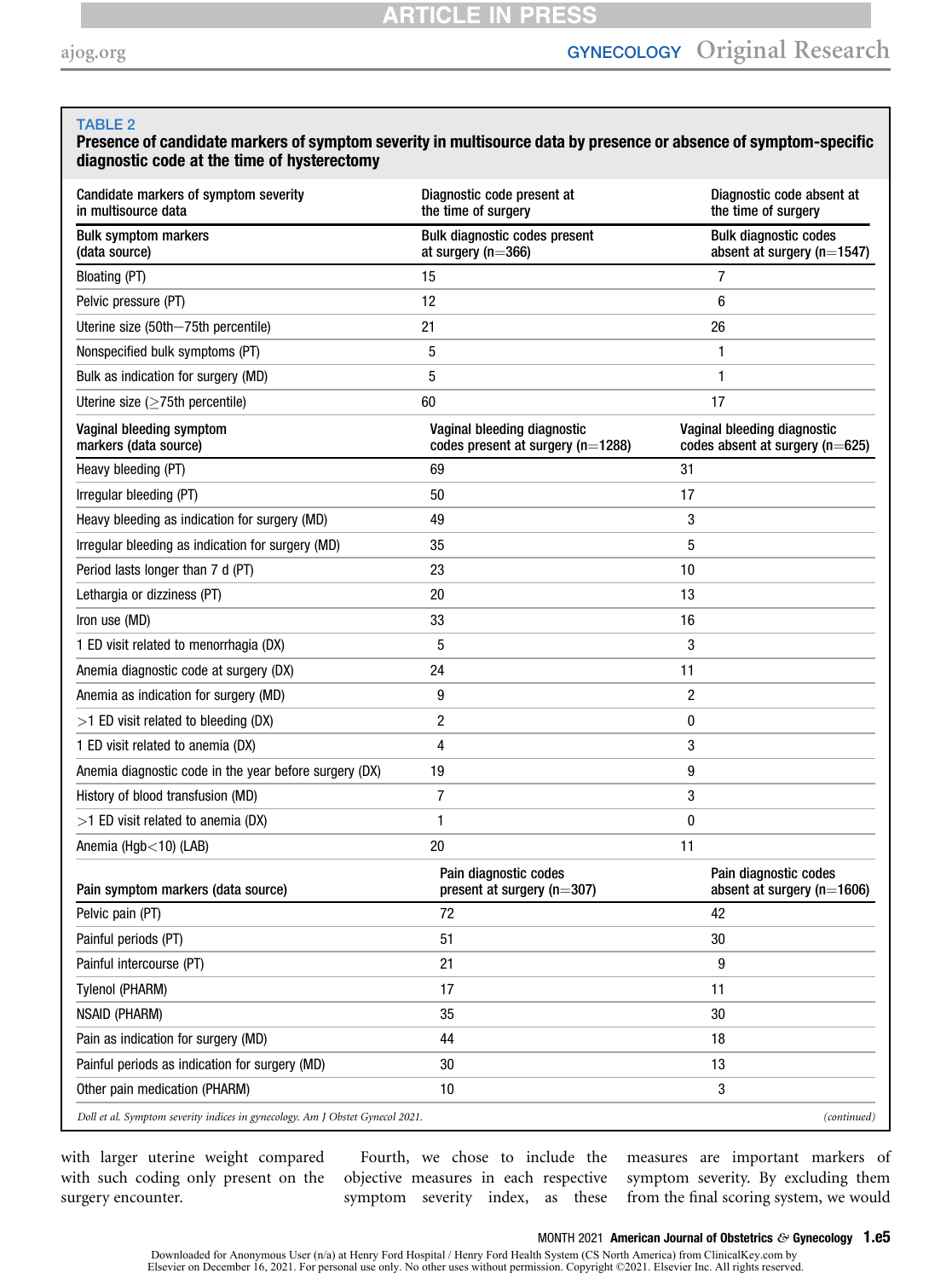#### TABLE 2

Presence of candidate markers of symptom severity in multisource data by presence or absence of symptom-specific diagnostic code at the time of hysterectomy (continued)

| Pain symptom markers (data source)    | Pain diagnostic codes<br>present at surgery ( $n=307$ ) | Pain diagnostic codes<br>absent at surgery $(n=1606)$ |
|---------------------------------------|---------------------------------------------------------|-------------------------------------------------------|
| Opioid (PHARM)                        | 41                                                      |                                                       |
| At least 1 pain-related ED visit (DX) |                                                         |                                                       |
| Muscle relaxant (PHARM)               |                                                         |                                                       |

PT indicates the symptom reported by the patient as recorded in the unstructured physician notes. MD indicates the physician-indicated reason for surgery in the preoperative or operative or operative or operative or operat indicates the administrative billing codes (ICD-9, ICD-10, and CPT). LAB indicates the results from laboratory tests. PHARM indicates the prescription information from the pharmacy billing data. Values are expressed as percentages.

CPT, Current Procedural Terminology; ED, emergency department; Hgb, hemoglobin; ICD-9, International Classification of Diseases, Ninth Revision; ICD-10, International Classification of Diseases, Tenth Revision; NSAID, nonsteroidal antiinflammatory drug.

Doll et al. Symptom severity indices in gynecology. Am J Obstet Gynecol 2021.

be omitting key data and undermeasuring severity in future use.

### Refinement of weighted indices for symptom severity

We completed several index iterations to optimize variability while maintaining the logical progression of scoring from least to most severely symptomatic. Supplemental Digital Content 2 demonstrates the step-by-step process for the vaginal bleeding score, as an example. We tested whether the average followback time varied according to severity score to assess whether those with higher symptom severity scores were reflecting more follow-back time in which an individual's symptoms could be captured. Available look-back time did not vary by bleeding severity score  $(P=61)$  or pain severity score ( $P=86$ ). It tended to be smaller for those with higher bulk scores  $(717$  for  $\geq$ 75th percentile) than for those with low bulk scores (860 for <25th percentile). This is the opposite of the pattern one would expect if a shorter follow-up time was biasing our estimates by missing symptom markers. At no point during this process were data stratified or analyzed by any demographic factor, including race.

## Data analysis: evaluation of weighted indices for symptom severity compared with symptomspecific diagnostic codes

Descriptive statistics were used to assess agreement between each symptom severity index score with the diagnosis code of that symptom at the time of surgery—as evidenced by hospital billing for the procedure. Because of the skewed distribution of the index scores, we tested for a difference in severity score between the presence and absence of diagnostic codes using the Wilcoxon rank-sum test.

This study received approval from the UNC's Institutional Review Board on November 06, 2017 (study identification number: 17-2728).

#### Results

An initial 2830 individuals were identified through the CDW-H that were aged 18 to 44 years and had a hysterectomy within the study time frame. Of these individuals, 1933 met the inclusion criteria by query of the structured data and underwent EHR abstraction. With the removal of duplicates, empty records, and those whose abstracted information met the exclusion criteria, our final merged analytical cohort was 1913 ([Figure 1\)](#page-4-0). About a quarter (425) of the 1913 patients had a look-back period of <365 days. The first percentile was 186 days, whereas the 10% percentile was 252 days. The average follow-back time did not differ by age at the time of surgery  $(P=30)$  or race and ethnicity  $(P=15)$ . Moreover, 10 individuals were missing uterine weight, and 153 individuals were missing Hgb laboratory results and were excluded from those respective symptom indices. Cohort characteristics and overall symptom prevalence are reported in [Table 1.](#page-5-1)

#### Comparison of individual markers of symptom severity with symptom-specific diagnostic codes

Several markers of symptom severity did not fully overlap with the presence of the relevant symptom-specific diagnosis code [\(Table 2](#page-6-0)). In some cases, the women had reported symptoms in the EHR that were not captured in diagnostic codes. For example, 31% of women who did not have a diagnostic code for vaginal bleeding reported heavy bleeding as a problematic symptom from free-text information in the EHR. Among those with the diagnostic code for vaginal bleeding, the presence of severe symptom markers (eg, lightheadedness or dizziness [26%] or requiring blood transfusion [7%]) were present among a minority who would be indistinguishable from those with milder symptoms based on codes [\(Table 2](#page-6-0)).

### Composite symptom severity indices

The final composite symptom severity indices for vaginal bleeding, bulk symptoms, and pelvic pain are shown in [Table 3](#page-8-0), with the distribution of scores across the study population depicted in [Figure 2](#page-10-0), along with an overlay of the categorization when using diagnostic codes alone. There were different ranges of scores across the 3 metrics with the composite bulk symptom severity score ranging from 0 to 14, composite vaginal bleeding symptom severity score ranging from 0 to 44, and composite pain symptom severity score ranging from 0 to 30.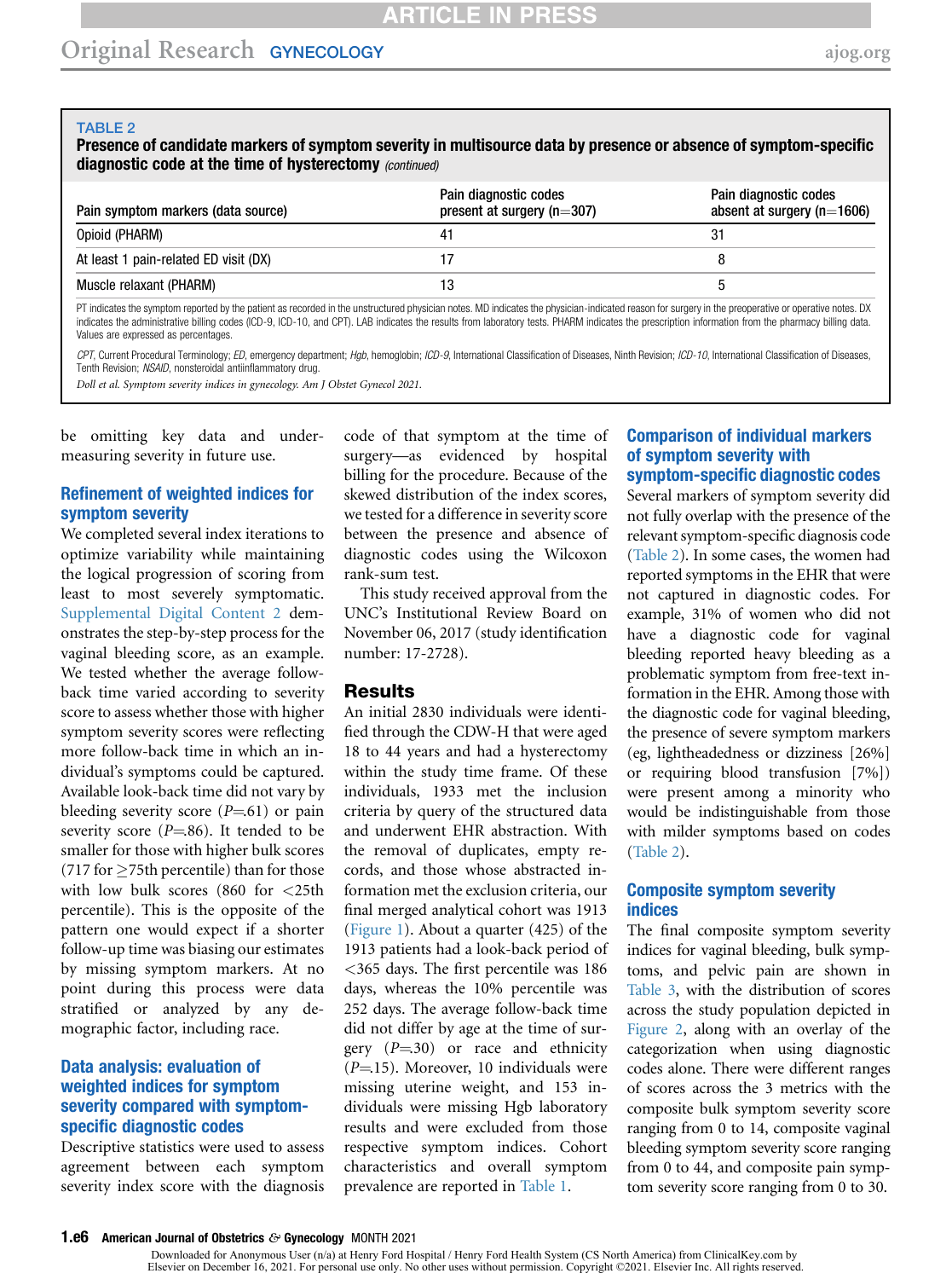# Bulk index scores: comparison with bulk diagnostic codes

We found evidence  $(P<.0001)$  of differences in composite bulk symptom severity score between those with bulk diagnostic code present at surgery (median, 6; interquartile range [IQR],  $3-7$ ) and those without the code (median, 0; IQR,  $0-1$ ). However, 23 of 251 individuals (9%) with a composite bulk symptom severity index score of -6 did not have a bulk diagnosis code reported at surgery. In addition, as an example of the heterogeneity in symptoms, there were a total of 6 different combinations of symptoms that resulted in a composite bulk symptom severity index score of 7. One person with a composite bulk symptom severity score of 7 reported bloating, had a uterine size between the 50th and 75th percentiles, and had a bulk diagnosis code in the year before surgery. Another person had the same score but had bulk not otherwise specified and a uterine size  $\geq 75$ th percentile. Supplemental Digital Content 3 shows the distributions of symptom presence or absence by composite bulk symptom severity score.

# Bleeding index scores: comparison with anemia diagnostic codes

Similarly, composite bleeding symptom severity index scores differed based on diagnostic code of vaginal bleeding at surgery: median composite bleeding symptom severity score was 7 (IQR,  $4-12$ ) with the diagnostic code present and 1 (IQR,  $0-4$ ) ( $P < 0001$ ) with the diagnostic code absent. As with bulk, there were individuals with high composite bleeding symptom severity index scores who did not have a diagnosis code of bleeding at the time of surgery. Specifically, 106 of 819 individuals (13%) with composite bleeding symptom severity scores of  $\geq 7$  did not have a bleeding diagnosis code recorded at surgery. Moreover, we observed variations in symptoms across composite bleeding symptom severity scores (Supplemental Digital Content 4).

#### <span id="page-8-0"></span>TABLE 3

#### Composite symptom severity index scoring method for bulk, vaginal bleeding, and pelvic pain

| <b>Bulk severity index</b>                                                    |                                                                    |
|-------------------------------------------------------------------------------|--------------------------------------------------------------------|
| <b>Points</b>                                                                 | <b>Symptoms</b>                                                    |
| 1                                                                             | Bloating (PT)                                                      |
|                                                                               | Pelvic pressure (PT)                                               |
|                                                                               | Uterine size (50th-75th percentile) (LAB)                          |
| 2                                                                             | Bulk diagnosis code at surgery (DX)                                |
| 3                                                                             | Nonspecified bulk symptoms (PT)                                    |
|                                                                               | Bulk as indication for surgery (MD)                                |
|                                                                               | Bulk diagnosis code in the year before surgery (DX)                |
| 4                                                                             | Uterine size (≥75th percentile) (LAB)                              |
| Vaginal bleeding severity index                                               |                                                                    |
| Points                                                                        | <b>Symptoms</b>                                                    |
| 1                                                                             | Vaginal bleeding diagnosis code at surgery (DX)                    |
|                                                                               | Heavy bleeding (PT)                                                |
|                                                                               | Irregular bleeding (PT)                                            |
|                                                                               | Heavy bleeding as indication for surgery (MD)                      |
| 2                                                                             | Irregular bleeding as indication for surgery (MD)                  |
|                                                                               | Vaginal bleeding diagnosis code in the year before<br>surgery (DX) |
|                                                                               | Period lasts longer than 7 d (PT)                                  |
|                                                                               | Lethargia or dizziness (PT)                                        |
| 3                                                                             | Iron use (MD)                                                      |
|                                                                               | 1 ED visit related to bleeding (DX)                                |
|                                                                               | Anemia diagnosis code at surgery (DX)                              |
| 4                                                                             | Anemia (Hgb $<$ 10) (LAB)                                          |
|                                                                               | Anemia as indication for surgery (MD)                              |
|                                                                               | $>1$ ED visit related to bleeding (DX)                             |
|                                                                               | 1 ED visit related to anemia (DX)                                  |
|                                                                               | Anemia diagnosis code in the year before surgery<br>(DX)           |
| 5                                                                             | History of blood transfusion (MD)                                  |
|                                                                               | >1 ED visit related to anemia (DX)                                 |
| Pain severity index                                                           |                                                                    |
| <b>Points</b>                                                                 | <b>Symptoms</b>                                                    |
| 1                                                                             | Pelvic pain (PT)                                                   |
|                                                                               | Painful periods (PT)                                               |
|                                                                               | Painful intercourse (PT)                                           |
|                                                                               | Tylenol (PHARM)                                                    |
| Doll et al. Symptom severity indices in gynecology. Am J Obstet Gynecol 2021. | (continued)                                                        |

#### MONTH 2021 American Journal of Obstetrics  $\mathfrak{S}$  Gynecology 1.e7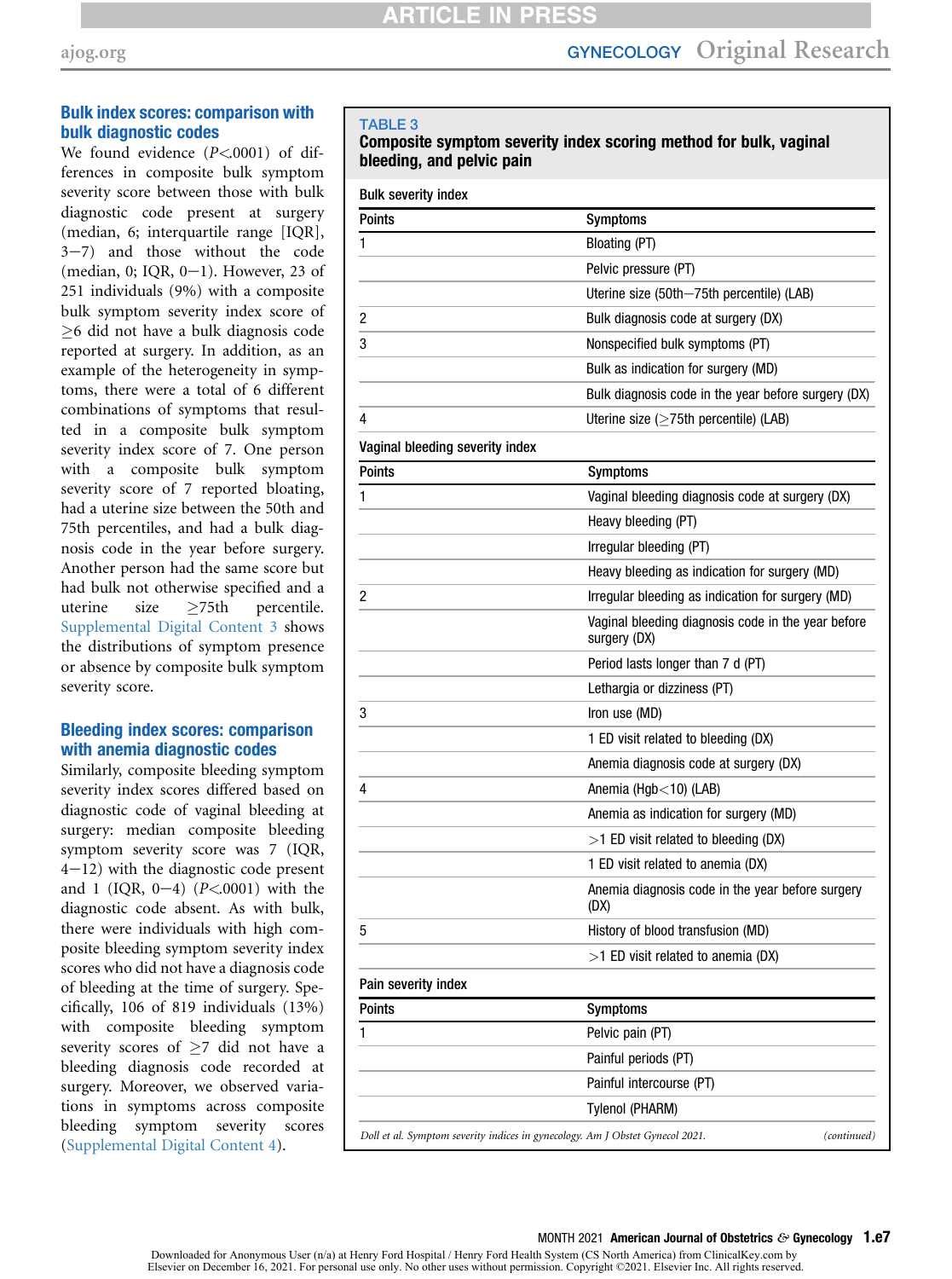# Original Research GYNECOLOGY [ajog.org](http://www.AJOG.org)

#### TABLE 3

Composite symptom severity index scoring method for bulk, vaginal bleeding, and pelvic pain (continued)

| Pain severity index |  |
|---------------------|--|
|                     |  |
|                     |  |

| <b>Points</b> | <b>Symptoms</b>                                     |
|---------------|-----------------------------------------------------|
| 2             | NSAID (PHARM)                                       |
|               | Pain as indication for surgery (MD)                 |
|               | Painful periods as indication for surgery (MD)      |
| 3             | Pain diagnosis code in the year before surgery (DX) |
|               | Pain diagnosis code at surgery (DX)                 |
|               | Other pain medication (PHARM)                       |
| Points        | Symptoms                                            |
|               | Opioid (PHARM)                                      |
|               | At least 1 pain-related ED visit (DX)               |
|               | Muscle relaxant (PHARM)                             |
|               |                                                     |

PT indicates the patient-reported symptom as recorded in the unstructured physician notes. DX indicates the administrative billing codes (ICD-9, ICD-10, and CPT). MD indicates the physician-indicated reason for surgery in the preoperative or operative notes. LAB indicates the results from laboratory tests or pathology reports. PHARM indicates the prescription information from the pharmacy billing data.

CPT, Current Procedural Terminology; ED, emergency department; Hgb, hemoglobin; ICD-9, International Classification of Diseases, Ninth Revision; ICD-10, International Classification of Diseases, Tenth Revision; NSAID, nonsteroidal antiinflammatory drug.

Doll et al. Symptom severity indices in gynecology. Am J Obstet Gynecol 2021.

## Pain index scores: comparison with pelvic pain diagnostic codes

In addition, our composite pain symptom severity score differed by pain diagnosis at or in the year before surgery  $(P<.0001)$  with a median composite pain symptom severity score of 10 (IQR,  $6-16$ ) in those with pain diagnosis present at surgery compared with that of 3  $(IQR, 0-7)$  in those without the diagnosis. Of the 384 individuals, 227 (59%) with composite pain symptom severity scores of  $\geq$ 10 did not have a pain diagnosis code at the time of surgery. We found evidence, as with the other severity scores, of variation in symptoms among individuals with the same composite pain symptom severity score (Supplemental Digital Content 5).

#### Comment Principal findings

We developed 3 composite symptom severity indices for the 3 most common indications for hysterectomy in the United States. High scores on the indices were strongly associated with the presence of diagnostic codes. However, the indices detected a substantial proportion

of cases  $(9\% - 59\%)$  who were not coded for that symptom via diagnostic codes. Furthermore, the ranges of the indices allowed greater statistical discrimination among those with diagnosis codes present (range,  $16\% - 67\%$ ) [\(Table 1](#page-5-1)). This is a needed step on the pathway to equity in hysterectomy in the United States.

#### Clinical implications

Without accounting for racial and ethnic differences in symptom severity, it is impossible to define a reasonable level of racial and ethnic differences in hysterectomy rates and design clinical interventions to achieve that target. We interpreted the discordance between diagnostic codes and symptom severity as arising from the fact that billing codes may just capture what is necessary for payment approval as distinct to the full experience of the patient, an important limitation when they are alone used to define gynecologic symptom status of an individual. Without a greater ability to account for currently undermeasured aspects of symptom severity in gynecology, our assessments of care quality of hysterectomy and other procedures did

not take into account a major component of clinical decision-making. With the development of these measures, we have a path forward to evaluate, update, revise, and/or restructure current clinical guidance to ensure equitable distribution of hysterectomy among premenopausal women.

#### Research implications

This study was a part of a larger multiyear project to investigate the causes of hysterectomy rate disparity in the Southern United States. Given the extensive processes required to develop and refine these indices, this method was presented separately here. In addition, we created these measures blind to any racial or ethnic categorization to minimize bias for the larger study, whose analysis was underway. With these indices, we may move forward to uncover specific etiology and therefore appropriate intervention for longstanding hysterectomy disparities. We can examine how symptom severity may vary by groups of interest, indicating either a clinical need for increased access to and development of uterine-sparing treatments or systemic retraining on how symptom severity may be differentially assessed and acted on. Therefore, these indices were not limited to analyses of racial disparity but can be used in any research that seeks to account for gynecologic symptom burden as an important influential factor in the outcome of interest. This includes other racial and ethnic populations, groups defined by language or nativity, socioeconomic status, insurance status, sexual and gender minorities, and those with disabilities.

#### Results in the context of what is known

Our current ability to execute interventions to ensure equity in hysterectomy treatment was limited by the fact that existing research does not sufficiently account for patient symptom severity. Without this information, the causes of race- and ethnicity-based differences in treatment have remained contested throughout decades, with little productive movement toward a clear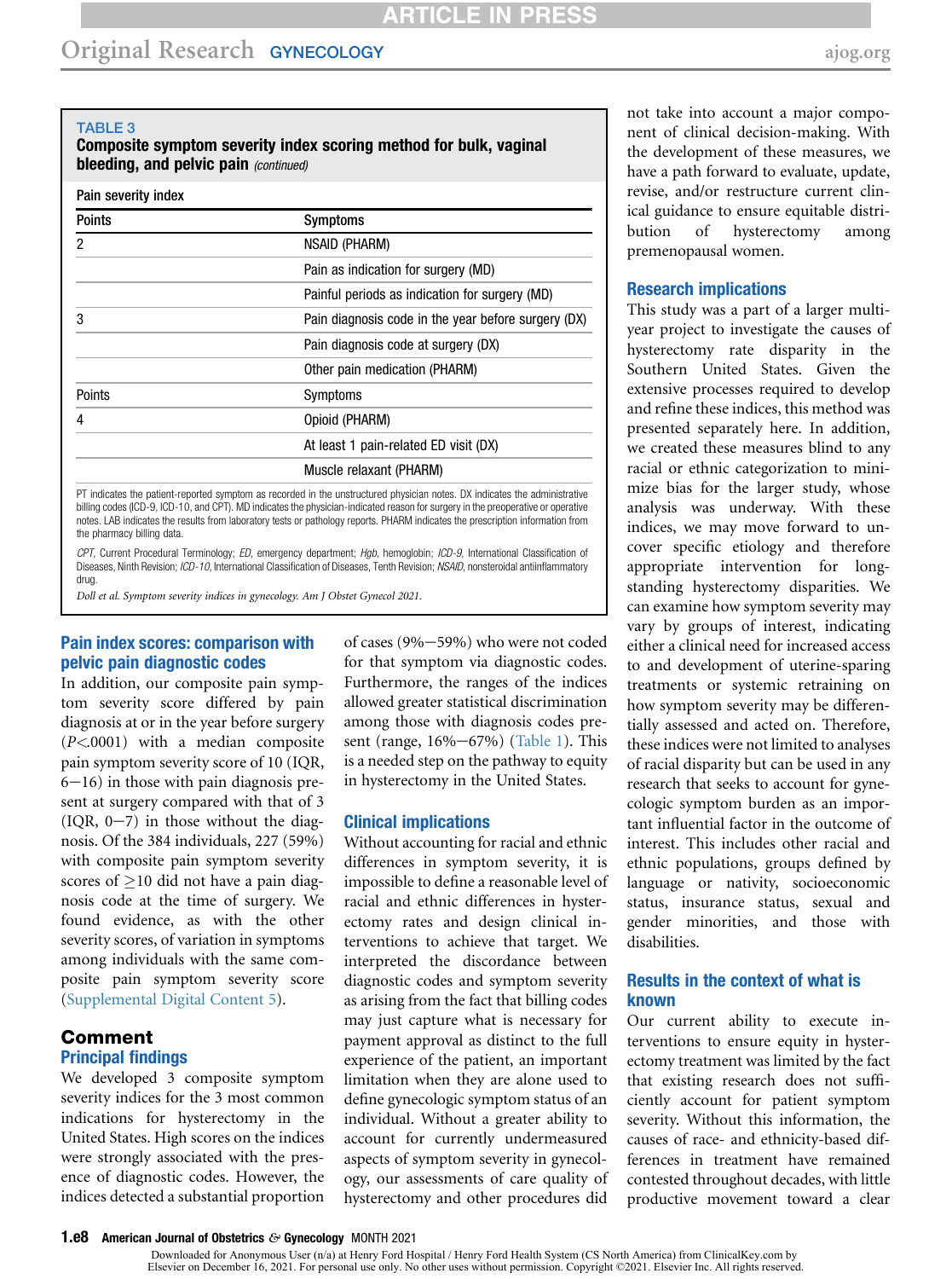# **CLE**

<span id="page-10-0"></span>

A, Bulk score. B, Bleeding score. C, Pain score. D, Bulk score by bulk diagnosis code at surgery. E, Bleeding score by vaginal bleeding diagnosis code at surgery. F, Pain score by pain diagnosis code at surgery. Severity scores stratified by diagnosis codes present (red) or absent at surgery (blue). Please note that the *purple color* results from overlapping data.

Doll et al. Symptom severity indices in gynecology. Am J Obstet Gynecol 2021.

consensus. As we have demonstrated in this analysis using multisource data, the severity of gynecologic symptoms can vary dramatically for the same diagnosis, from nonexistent to disabling. Our final

algorithms demonstrated finer ability to differentiate among degrees of severity than the common use of administrative billing diagnostic codes, laboratory values, or pathology records alone.

# Strengths and limitations

One limitation with this approach was that continued variation, in the form of differing symptom aspects, still existed within each level of symptom

#### MONTH 2021 American Journal of Obstetrics  $\mathfrak{S}$  Gynecology 1.e9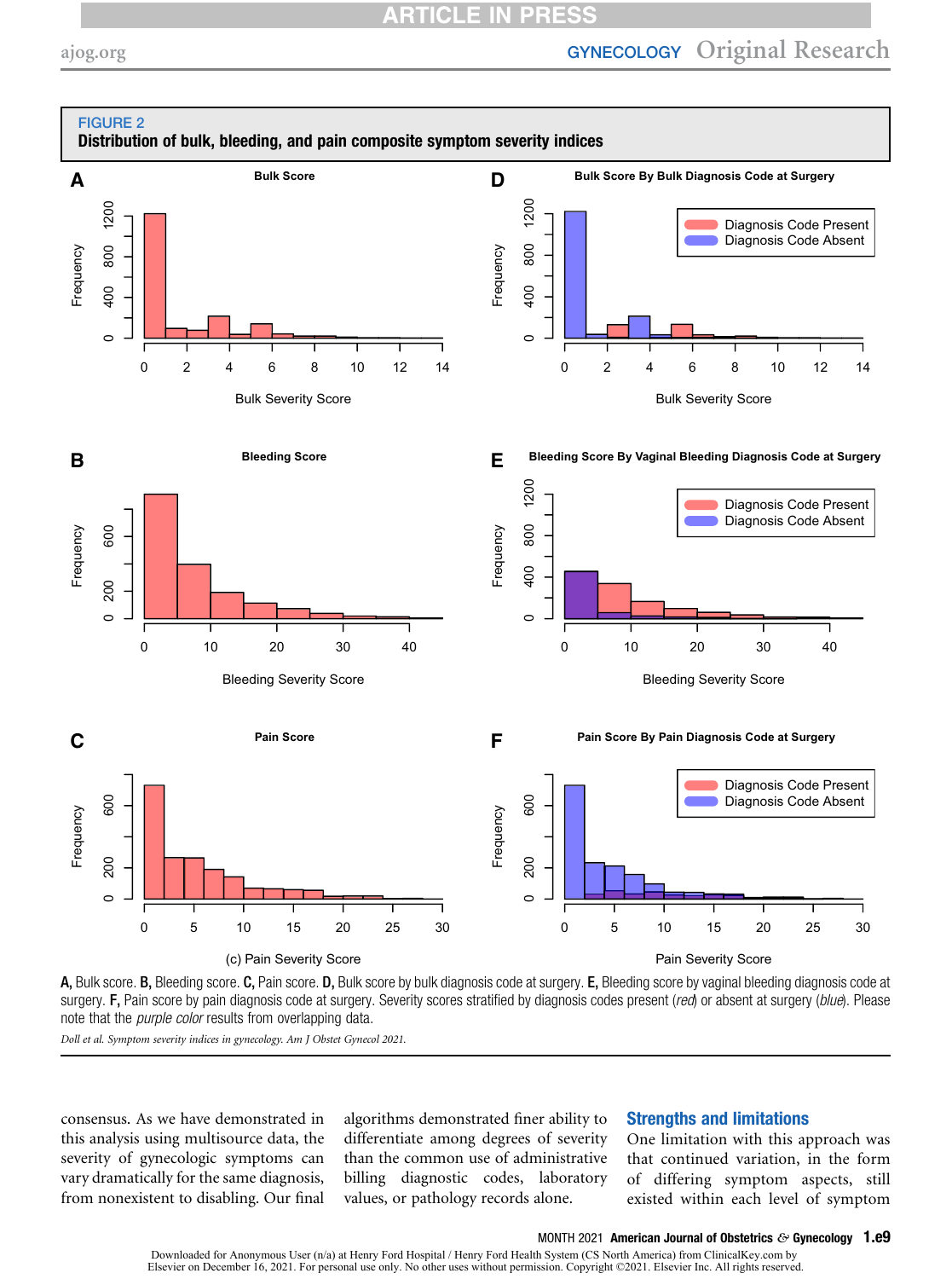severity score, which may indicate the limit of transformation of patient experience into quantitative data. Some women with the same symptom severity will have higher scores just because their providers document better. Moreover, we conceptualized the indices as measures that are specific but still have some limitations when it comes to sensitivity—better than codes alone, but not perfect. In addition, our composite score ranges differed (from 14 to 40) across the different composite symptom severity indices. In future use, scaling to a uniform 1 to 100 range would avoid differential weights in predictive analyses. The parent study cohort was defined by the performance of premenopausal hysterectomy, a salient clinical procedure with welldocumented but unexplained differences in rates of treatment. These indices are useful for other studies of hysterectomy cohorts; however, they would need to be modified for nonhysterectomy cohorts given the inclusion of administrative data at the time of surgery and postoperative findings of uterine size. We acknowledge that EHR abstraction is expensive in both time and resources; therefore, our method may not be easily scalable. We hope that advancements in natural language processing can make this process more efficient and accessible. These data supported the value and feasibility of developing gynecologic-specific structured reporting of these common symptoms, especially about hysterectomy decision-making, which is increasingly possible with the customization of current major EHR vendors.

#### **Conclusions**

When put into use in healthcare disparities research, our proposed severity indices will provide critical tools to account for differences in patient health status. The ability to account for the variation in the severity of patient symptoms will improve work that seeks to identify what factors drive differences in healthcare utilization and outcomes. Patient-centered, health equity literature cannot progress until the field develops better methods for characterizing clinical indications of complex clinical phenomena.

#### Acknowledgments

We acknowledge the editorial assistance of the North Carolina Translational and Clinical Sciences Institute, which is supported by the National Center for Advancing Translational Sciences of the National Institutes of Health, through grant award number UL1TR002489.

#### <span id="page-11-0"></span>References

1. [Ledford H. Millions of black people affected by](http://refhub.elsevier.com/S0002-9378(21)01214-X/sref1) [racial bias in health-care algorithms. Nature](http://refhub.elsevier.com/S0002-9378(21)01214-X/sref1) [2019;574:608](http://refhub.elsevier.com/S0002-9378(21)01214-X/sref1)–9.

<span id="page-11-1"></span>2. [Madhusoodanan J. Is a racially-biased algo](http://refhub.elsevier.com/S0002-9378(21)01214-X/sref2)[rithm delaying health care for one million Black](http://refhub.elsevier.com/S0002-9378(21)01214-X/sref2) [people? Nature 2020;588:546](http://refhub.elsevier.com/S0002-9378(21)01214-X/sref2)–7.

3. [Callegari LS, Katon JG, Gray KE, et al. As](http://refhub.elsevier.com/S0002-9378(21)01214-X/sref3)[sociations between race/ethnicity, uterine](http://refhub.elsevier.com/S0002-9378(21)01214-X/sref3) fi[broids, and minimally invasive hysterectomy in](http://refhub.elsevier.com/S0002-9378(21)01214-X/sref3) [the VA Healthcare System. Womens Health Is](http://refhub.elsevier.com/S0002-9378(21)01214-X/sref3)[sues 2019;29:48](http://refhub.elsevier.com/S0002-9378(21)01214-X/sref3)–55.

4. [LoGerfo JP. Variation in surgical rates: fact vs.](http://refhub.elsevier.com/S0002-9378(21)01214-X/sref4) [fantasy. N Engl J Med 1977;297:387](http://refhub.elsevier.com/S0002-9378(21)01214-X/sref4)–9.

5. [Vayda E, Morison M, Anderson GD. Surgical](http://refhub.elsevier.com/S0002-9378(21)01214-X/sref5) [rates in the Canadian provinces, 1968 to 1972.](http://refhub.elsevier.com/S0002-9378(21)01214-X/sref5) [Can J Surg 1976;19:235](http://refhub.elsevier.com/S0002-9378(21)01214-X/sref5)–42.

6. [Jacoby VL, Fujimoto VY, Giudice LC,](http://refhub.elsevier.com/S0002-9378(21)01214-X/sref6) [Kuppermann M, Washington AE. Racial and](http://refhub.elsevier.com/S0002-9378(21)01214-X/sref6) [ethnic disparities in benign gynecologic condi](http://refhub.elsevier.com/S0002-9378(21)01214-X/sref6)[tions and associated surgeries. Am J Obstet](http://refhub.elsevier.com/S0002-9378(21)01214-X/sref6) [Gynecol 2010;202:514](http://refhub.elsevier.com/S0002-9378(21)01214-X/sref6)–21.

7. [Bower JK, Schreiner PJ, Sternfeld B,](http://refhub.elsevier.com/S0002-9378(21)01214-X/sref7) [Lewis CE. Black-White differences in hysterec](http://refhub.elsevier.com/S0002-9378(21)01214-X/sref7)[tomy prevalence: the CARDIA study. Am J](http://refhub.elsevier.com/S0002-9378(21)01214-X/sref7) [Public Health 2009;99:300](http://refhub.elsevier.com/S0002-9378(21)01214-X/sref7)–7.

<span id="page-11-5"></span>8. [Powell LH, Meyer P, Weiss G, et al. Ethnic](http://refhub.elsevier.com/S0002-9378(21)01214-X/sref8) [differences in past hysterectomy for benign con](http://refhub.elsevier.com/S0002-9378(21)01214-X/sref8)[ditions. Womens Health Issues 2005;15:179](http://refhub.elsevier.com/S0002-9378(21)01214-X/sref8)–86. 9. [Weiss G, Noorhasan D, Schott LL, Powell L,](http://refhub.elsevier.com/S0002-9378(21)01214-X/sref9) [Randolph JF, Johnston JM. Racial differences in](http://refhub.elsevier.com/S0002-9378(21)01214-X/sref9) [women who have a hysterectomy for benign](http://refhub.elsevier.com/S0002-9378(21)01214-X/sref9) [conditions. Womens Health Issues 2009;19:](http://refhub.elsevier.com/S0002-9378(21)01214-X/sref9) [202](http://refhub.elsevier.com/S0002-9378(21)01214-X/sref9)–10.

<span id="page-11-2"></span>10. [Wright JD, Herzog TJ, Tsui J, et al. Nation](http://refhub.elsevier.com/S0002-9378(21)01214-X/sref10)[wide trends in the performance of inpatient](http://refhub.elsevier.com/S0002-9378(21)01214-X/sref10) [hysterectomy in the United States. Obstet](http://refhub.elsevier.com/S0002-9378(21)01214-X/sref10) [Gynecol 2013;122:233](http://refhub.elsevier.com/S0002-9378(21)01214-X/sref10)–41.

11. [Katon JG, Bossick AS, Doll KM, et al. Con](http://refhub.elsevier.com/S0002-9378(21)01214-X/sref11)[tributors to racial disparities in minimally invasive](http://refhub.elsevier.com/S0002-9378(21)01214-X/sref11) [hysterectomy in the US Department of Veterans](http://refhub.elsevier.com/S0002-9378(21)01214-X/sref11) [Affairs. Med Care 2019;57:930](http://refhub.elsevier.com/S0002-9378(21)01214-X/sref11)–6.

<span id="page-11-3"></span>12. [Committee on Practice Bulletins](http://refhub.elsevier.com/S0002-9378(21)01214-X/sref12)—Gyne[cology. Practice bulletin no. 128: diagnosis of](http://refhub.elsevier.com/S0002-9378(21)01214-X/sref12) [abnormal uterine bleeding in reproductive](http://refhub.elsevier.com/S0002-9378(21)01214-X/sref12)[aged women. Obstet Gynecol 2012;120:](http://refhub.elsevier.com/S0002-9378(21)01214-X/sref12) [197](http://refhub.elsevier.com/S0002-9378(21)01214-X/sref12)–206.

13. [Zandstra D, Busser JAS, Aarts JWM,](http://refhub.elsevier.com/S0002-9378(21)01214-X/sref13) [Nieboer TE. Interventions to support shared](http://refhub.elsevier.com/S0002-9378(21)01214-X/sref13) [decision-making for women with heavy men](http://refhub.elsevier.com/S0002-9378(21)01214-X/sref13)[strual bleeding: a systematic review. Eur J](http://refhub.elsevier.com/S0002-9378(21)01214-X/sref13) [Obstet Gynecol Reprod Biol 2017;211:156](http://refhub.elsevier.com/S0002-9378(21)01214-X/sref13)–63. 14. [ACOG Committee Opinion No. 557: man](http://refhub.elsevier.com/S0002-9378(21)01214-X/sref14)[agement of acute abnormal uterine bleeding in](http://refhub.elsevier.com/S0002-9378(21)01214-X/sref14) [nonpregnant reproductive-aged women.](http://refhub.elsevier.com/S0002-9378(21)01214-X/sref14) [Obstet Gynecol 2013;121:891](http://refhub.elsevier.com/S0002-9378(21)01214-X/sref14)–6.

15. [Committee Opinion No. 701: choosing the](http://refhub.elsevier.com/S0002-9378(21)01214-X/sref15) [route of hysterectomy for benign disease.](http://refhub.elsevier.com/S0002-9378(21)01214-X/sref15) [Obstet Gynecol 2017;129:e155](http://refhub.elsevier.com/S0002-9378(21)01214-X/sref15)–9.

<span id="page-11-4"></span>16. [Doll KM, Dusetzina SB, Robinson W. Trends](http://refhub.elsevier.com/S0002-9378(21)01214-X/sref16) [in inpatient and outpatient hysterectomy and](http://refhub.elsevier.com/S0002-9378(21)01214-X/sref16) [oophorectomy rates among commercially](http://refhub.elsevier.com/S0002-9378(21)01214-X/sref16) [insured women in the United States,](http://refhub.elsevier.com/S0002-9378(21)01214-X/sref16) 2000-[2014. JAMA Surg 2016;151:876](http://refhub.elsevier.com/S0002-9378(21)01214-X/sref16)-7.

<span id="page-11-6"></span>17. [Learman LA, Kuppermann M, Gates E,](http://refhub.elsevier.com/S0002-9378(21)01214-X/sref17) [Gregorich SE, Lewis J, Washington AE. Pre](http://refhub.elsevier.com/S0002-9378(21)01214-X/sref17)[dictors of hysterectomy in women with common](http://refhub.elsevier.com/S0002-9378(21)01214-X/sref17) [pelvic problems: a uterine survival analysis. J Am](http://refhub.elsevier.com/S0002-9378(21)01214-X/sref17) [Coll Surg 2007;204:633](http://refhub.elsevier.com/S0002-9378(21)01214-X/sref17)–41.

<span id="page-11-7"></span>18. [Rosner B, Colditz GA. Age at menopause:](http://refhub.elsevier.com/S0002-9378(21)01214-X/sref18) [imputing age at menopause for women with a](http://refhub.elsevier.com/S0002-9378(21)01214-X/sref18) [hysterectomy with application to risk of post](http://refhub.elsevier.com/S0002-9378(21)01214-X/sref18)[menopausal breast cancer. Ann Epidemiol](http://refhub.elsevier.com/S0002-9378(21)01214-X/sref18) [2011;21:450](http://refhub.elsevier.com/S0002-9378(21)01214-X/sref18)–60.

<span id="page-11-8"></span>19. Magnay JL, O'[Brien S, Gerlinger C, Seitz C.](http://refhub.elsevier.com/S0002-9378(21)01214-X/sref19) [A systematic review of methods to measure](http://refhub.elsevier.com/S0002-9378(21)01214-X/sref19) [menstrual blood loss. BMC Womens Health](http://refhub.elsevier.com/S0002-9378(21)01214-X/sref19) [2018;18:142](http://refhub.elsevier.com/S0002-9378(21)01214-X/sref19).

20. [Matteson KA, Scott DM, Raker CA,](http://refhub.elsevier.com/S0002-9378(21)01214-X/sref20) [Clark MA. The menstrual bleeding question](http://refhub.elsevier.com/S0002-9378(21)01214-X/sref20)[naire: development and validation of a compre](http://refhub.elsevier.com/S0002-9378(21)01214-X/sref20)[hensive patient-reported outcome instrument](http://refhub.elsevier.com/S0002-9378(21)01214-X/sref20) [for heavy menstrual bleeding. BJOG 2015;122:](http://refhub.elsevier.com/S0002-9378(21)01214-X/sref20) [681](http://refhub.elsevier.com/S0002-9378(21)01214-X/sref20)–9.

21. [Facchin F, Barbara G, Saita E, et al. Impact](http://refhub.elsevier.com/S0002-9378(21)01214-X/sref21) [of endometriosis on quality of life and mental](http://refhub.elsevier.com/S0002-9378(21)01214-X/sref21) [health: pelvic pain makes the difference.](http://refhub.elsevier.com/S0002-9378(21)01214-X/sref21) [J Psychosom Obstet Gynaecol 2015;36:](http://refhub.elsevier.com/S0002-9378(21)01214-X/sref21) [135](http://refhub.elsevier.com/S0002-9378(21)01214-X/sref21)–41.

22. [Vilos GA, Allaire C, Laberge PY, Leyland N;](http://refhub.elsevier.com/S0002-9378(21)01214-X/sref22) [SPECIAL CONTRIBUTORS. The management](http://refhub.elsevier.com/S0002-9378(21)01214-X/sref22) [of uterine leiomyomas. J Obstet Gynaecol Can](http://refhub.elsevier.com/S0002-9378(21)01214-X/sref22) [2015;37:157](http://refhub.elsevier.com/S0002-9378(21)01214-X/sref22)–78.

23. [Coyne KS, Margolis MK, Murphy J, Spies J.](http://refhub.elsevier.com/S0002-9378(21)01214-X/sref23) [Validation of the UFS-QOL-hysterectomy](http://refhub.elsevier.com/S0002-9378(21)01214-X/sref23) [questionnaire: modifying an existing measure](http://refhub.elsevier.com/S0002-9378(21)01214-X/sref23) [for comparative effectiveness research. Value](http://refhub.elsevier.com/S0002-9378(21)01214-X/sref23) [Health 2012;15:674](http://refhub.elsevier.com/S0002-9378(21)01214-X/sref23)–9.

<span id="page-11-9"></span>24. [Liddy C, Wiens M, Hogg W. Methods to](http://refhub.elsevier.com/S0002-9378(21)01214-X/sref24) [achieve high interrater reliability in data collection](http://refhub.elsevier.com/S0002-9378(21)01214-X/sref24) [from primary care medical records. Ann Fam](http://refhub.elsevier.com/S0002-9378(21)01214-X/sref24) [Med 2011;9:57](http://refhub.elsevier.com/S0002-9378(21)01214-X/sref24)–62.

#### Author and article information

From the Department of Obstetrics and Gynecology, University of Washington School of Medicine, Seattle, WA (Dr Doll); Department of Health Services, University of Washington School of Public Health, Seattle, WA (Dr Doll); Department of Biostatistics, Gillings School of Public Health, University of North Carolina at Chapel Hill, Chapel Hill, NC (Dr Howard); Carolina Population Center, University of North Carolina at Chapel Hill, Chapel Hill, NC (Drs Howard and Robinson); Department of Epidemiology, Gillings School of Global Public Health, University of North Carolina at Chapel Hill, Chapel Hill, NC (Drs Stürmer and Robinson); Department of Medicine, University of North Carolina School of Medicine at Chapel Hill, Chapel Hill, NC (Dr Carey); The Cecil G. Sheps Center for Health Services Research, University of North Carolina at Chapel Hill, Chapel Hill, NC (Dr Carey); Center for Women's Health